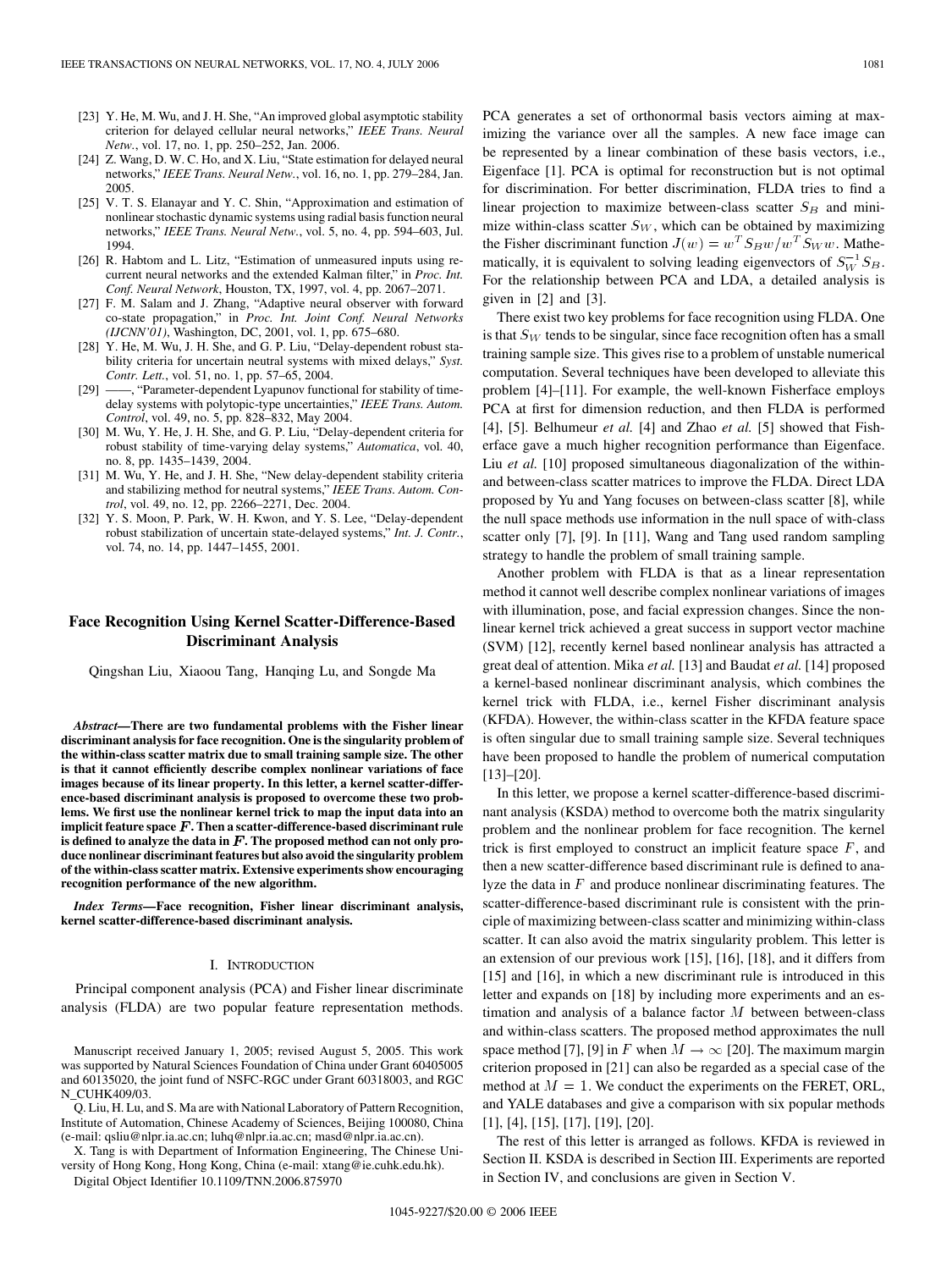#### II. KERNEL FISHER DISCRIMINANT ANALYSIS

<span id="page-1-0"></span>Before describing the proposed method, we briefly review KFDA in this section. The idea of KFDA is to solve the problem of FLDA in an implicit feature space  $F$  constructed by the nonlinear mapping  $\phi: x \in R^N \to \phi(x) \in F$ . In implementation, implicit feature vector  $\phi$  does not need to be calculated explicitly; instead it is embodied by computing the inner product of two vectors in  $F$  with a kernel function  $k(x, y) = (\phi(x) \cdot \phi(y)).$ 

Let x be a vector of the input set with  $n$  elements and  $C$  classes, and the *i*th class has  $\eta_i$  samples. The mapping of  $x_i$  is noted as  $\phi_i = \phi(x_i)$ . Performing FLDA in  $F$  means maximizing the Fisher discriminant function  $J(w) = (w^T S_B^{\phi} w / w^T S_W^{\phi} w)$ , where  $S_B^{\phi} = \sum_{i=1}^{C} (\mu_i \bar{\mu}$ )( $\mu_i - \bar{\mu}$ )<sup>T</sup> and  $S_W^{\phi} = \sum_{i=1}^C (1/n_i) \sum_{j=1}^{n_i} (\phi_j - \mu_i)(\phi_j - \mu_i)^T$ represent the between-class scatter and within-class scatter in  $F$  respectively, and  $\mu_i = (1/n_j) \sum_{j=1}^{n_j} \phi_j$  and  $\bar{\mu} = (1/n) \sum_{i=1}^{n} \phi_i$  are the mean of the *i*th class samples and the mean of all the samples in  $F$ , respectively.

Because  $w \in F$  must lie in the span of all the samples in F, w can be represented by a linear combination of  $\phi_i$ , i.e.,  $w = \sum_{i=1}^{n} \alpha_i \phi_i$ . Thus, the problem of KFDA is converted into maximizing the function  $J(\alpha) = (\alpha^T K_B \alpha/\alpha^T K_W \alpha)$ ,  $\mu$  =  $\sum_{i=1}^{n} \alpha_i \phi_i$ . Thus, the problem of KFDA is converted<br>into maximizing the function  $J(\alpha) = (\alpha^T K_B \alpha/\alpha^T K_W \alpha)$ ,<br>and its solution is the leading eigenvectors of  $K_W^{-1} K_B$ , where  $K_B = \sum_{i=1}^{C} (m_i - \bar{m})(m_i - \bar{m})^T$ ,  $K_W = \sum_{i=1}^{C} (1/n_i) \sum_{j=1}^{n_i} (\zeta_j - \bar{m})^T$  $(m_i)(\zeta_j - m_i)^T, \ \zeta_j = (k(x_1, x_j), k(x_2, x_j), \ldots, k(x_n, x_j))^T,$  $m_i = ((1/n_i) \sum_{j=1}^{n_i} k(x_1, x_j), (1/n_i) \sum_{j=1}^{n_i} k(x_2, x_j), \dots, (1/n_i) \sum_{j=1}^{n_i} k(x_n, x_j))^T$ , and  $\bar{m}$  is the mean of all of  $\zeta_i$ . For a new sample  $x$ , its projection onto  $w$  in  $F$  can be calculated by  $(w \cdot \phi(x)) = \sum_{i=1}^{n} \alpha_i k(x_i, x).$ 

### III. KERNEL SCATTER-DIFFERENCE-BASED DISCRIMINANT ANALYSIS

Though KFDA can produce nonlinear discriminating features, the problem of numerical computation for face recognition still exists, i.e., the matrix  $K_W$  cannot be guaranteed to be nonsingular. There are some similar techniques to deal with this problem in KFDA as in FLDA. For example, we used  $K_W + \mu I$  to replace  $K_W$  in our previous work [\[15\]](#page-4-0), [\[16\],](#page-4-0) where  $\mu$  is a very small constant and I is the identity matrix. Yang [\[17\]](#page-4-0) made  $K_W$  nonsingular by performing PCA in the feature space first (we call this method KEDA for convenience in the following). Lu *et al.* adopted the idea of direct LDA to develop the KDDA method [\[19\];](#page-4-0) and in [\[20\],](#page-4-0) the idea of null space was used to develop the KNDA method.

In this letter, KSDA is proposed for face recognition, in which nonlinear discriminating features are extracted without the numerical computation problem. First, the kernel trick is performed to construct an implicit feature space  $F$ . A scatter-difference-based discrimination rule is then defined in  $F$  to produce nonlinear discriminating features as follows:

$$
J_M(w) = w^T \left( S_B^{\phi} - M \cdot S_W^{\phi} \right) w \tag{1}
$$

where M is a nonnegative constant to balance  $S_B^{\phi}$  and  $S_{W}^{\phi}$ . In a sense, maximizing  $J_M(w)$  is also equivalent to maximizing  $S_B^{\phi}$  and minimizing  $S_W^{\phi}$ , so it is consistent with the Fisher discriminant rule. Moreover, scatter-difference-based discriminant rule can be regarded as a generalization of the techniques in [\[7\], \[9\], \[20\],](#page-4-0) and [\[21\]](#page-4-0). When  $M =$ 0, it means to use the between-class scatter only, and it approximates the null-space methods at  $M \rightarrow \infty$  [\[7\]](#page-4-0), [\[9\], \[20\].](#page-4-0) The maximum margin criterion proposed in [\[21\]](#page-4-0) is also a special case with  $M = 1$ . According to the description in Section II, we can rewrite (1) as

$$
J_M(\alpha) = \alpha^T (K_B - M \cdot K_W) \alpha. \tag{2}
$$

Assuming  $\|\alpha\| = 1$ , the maximization problem of  $J_M(\alpha)$  is equivalent to solving the maximum of the Lagrange function

$$
L(\alpha, \lambda) = J_M(\alpha) - \lambda \left( \|\alpha\| - 1 \right). \tag{3}
$$

Let  $(\partial L(\alpha,\lambda)/\partial \alpha)=0$ . We can have

$$
(K_B - M \cdot K_W)\alpha = \lambda \alpha. \tag{4}
$$

Thus, the problem of KSDA is translated into finding the leading eigenvectors of  $K_B - M \cdot K_W$ . Since no matrix inverse needs to be computed, KSDA successfully avoids any numerical computation problem.

The factor M is used to balance the matrix  $K_B$  and  $K_W$ , and its value depends on the training data. Practically  $M$  can be regarded as balancing the energy variations of  $K_B$  and  $K_W$ . Assuming the energy variation ratio between the matrix  $K_B$  and  $K_W$  is  $\beta$ , we can use the product of  $\beta$  and a nonnegative constant D to approximate M, i.e.,  $M = D \cdot \beta$ , where D is independent of the matrix and  $K_B$  and  $K_W$ . Then (4) is converted into

$$
(K_B - D \cdot \beta \cdot K_W)\alpha = \lambda \alpha. \tag{5}
$$

Given a database,  $K_B$ ,  $K_W$ , and  $\beta$  are known, so the optimal discriminating features are only related to the independent factor D. Therefore we can use a good  $D$  value estimated from a database as an empirical estimation of  $D$  for other databases. Certainly, how to define and evaluate the energy variation ratio  $\beta$  is not trivial. For simplicity, we use the largest eigenvalues of  $K_B$  and  $K_W$  to approximate their energy variations in this letter, noted as  $\lambda_{max}(K_B)$  and  $\lambda_{max}(K_W)$ , i.e.,  $\beta = \lambda_{max}(K_B)/\lambda_{max}(K_W)$ . The following experiments show that such a simplification is suitable.

#### IV. EXPERIMENTS

We conduct experiments on three databases, i.e., the FERET, ORL, and YALE databases. On the FERET database, the FERET testing method is used. We use the "leave one out" statistical testing strategy on the ORL and YALE database. The proposed method is compared with KFDA [\[15\],](#page-4-0) KEDA [\[17\]](#page-4-0), KDDA [\[19\]](#page-4-0), KNDA [\[20\],](#page-4-0) and two well-known linear methods, i.e., Fisherface [\[4\]](#page-4-0) and Eigenface [\[1\]](#page-4-0). In our experiments, the polynomial kernel is chosen,  $k(x, y) = (\phi(x) \cdot \phi(y)) = (a(x \cdot y) + b)^d$ , for it gave good performances in previous experiments [\[15\]–\[18\]](#page-4-0), [\[20\]](#page-4-0). Its parameters are set as  $\alpha = 0.001$ ,  $b = 0$ , and  $d = 2$ , the same as in [\[15\], \[16\], \[19\]](#page-4-0), and [\[20\].](#page-4-0) In [\[15\]](#page-4-0) and [\[16\],](#page-4-0)  $K_W$  is replaced by  $K_W + \mu I$  to deal with the problem of numerical computation. As in [\[15\]](#page-4-0) and [\[16\]](#page-4-0), we set and [20]. In [15] and [16],  $K_W$ <br>the problem of numerical con<br> $\mu = 10^{-4}$  in the experiments.

#### *A. On the FERET Database*

The FERET database has been widely used to evaluate face recognition methods [\[6\].](#page-4-0) We test the experiments on the FA and FB images of 1195 persons. Each person has two images with expression variation. One is in the FA set and the other is in the FB set. All the images are normalized to  $48 \times 54$  by eye locations. The coordinates of the two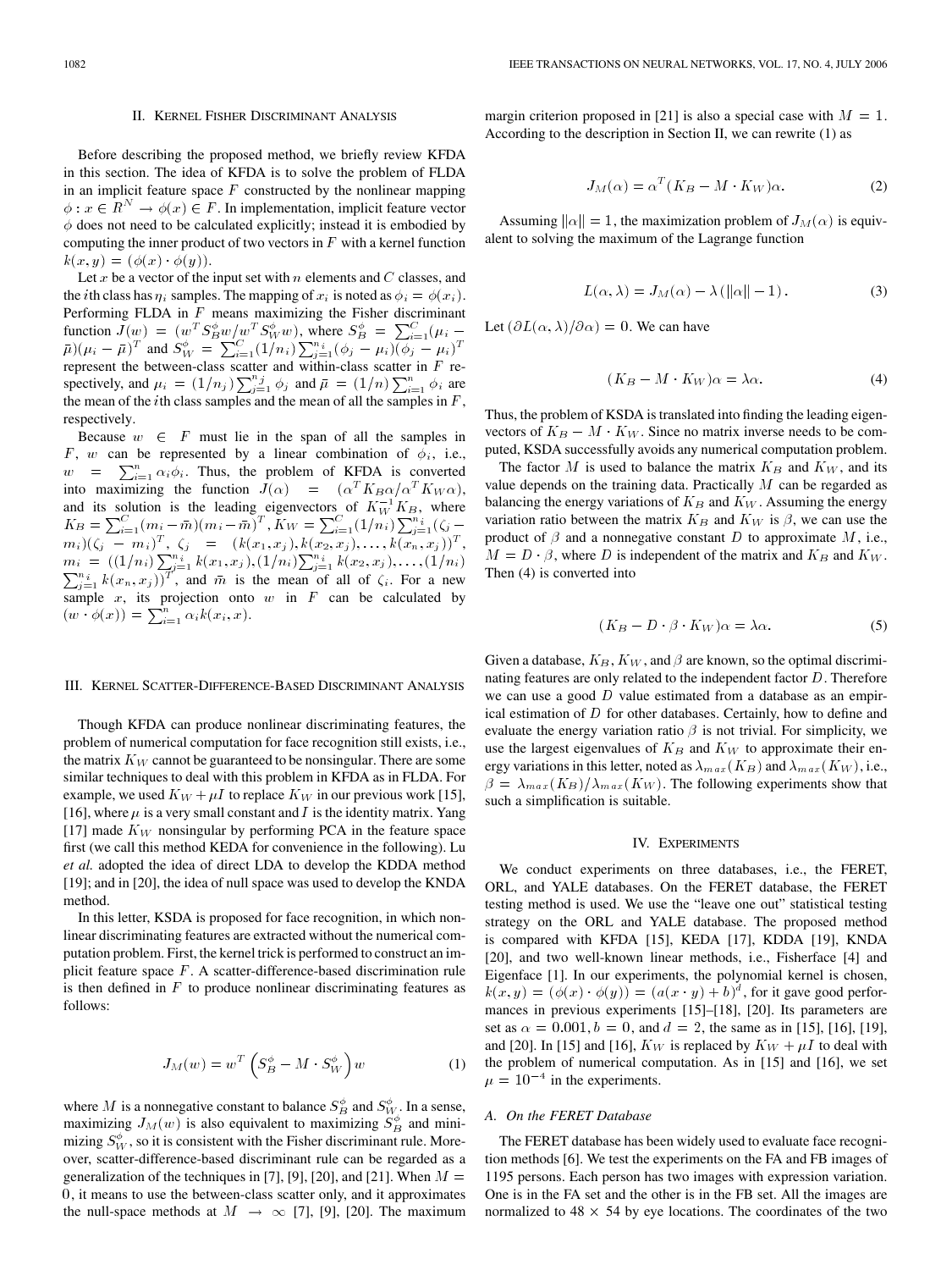

Fig. 1. Experimental results based on the Euclidean distance.



Fig. 2. Experimental results based on the cosine distance.

eyes are fixed at (12,14) and (36,14). No other preprocessing except histogram equalization is performed.

The experiments are performed according to the FERET testing protocol [\[6\].](#page-4-0) We randomly select 400 subjects, i.e., 800 images, from FA and FB images for learning basis vectors. We denote the number of basis vectors as feature numbers in the following figures and tables. For the other 795 persons, FA images are used as the gallery set and FB images are used as the probe set. Two popular distance measures are computed to test the performance of the proposed method, i.e., Euclidean distance  $d = ||x - y||^2$  and cosine distance  $d = 1 - (x \cdot y/||x|| ||y||)$ .

Figs. 1 and 2 report the comparison results based on the Euclidean distance and the cosine distance, respectively. Here, we set  $\beta = 25$  due to  $\lambda_{max}(K_B)/\lambda_{max}(K_W) \approx 25$ , and we set  $D = 8$ , i.e.,  $M =$  $25 \times 8 = 200$  for KSDA. The performance of KSDA with different  $D$  values will be evaluated later. We can see that KSDA always shows better performance than KFDA, KEDA, KDDA, and KNDA. It implies that the numerical computation problem does affect the discriminative ability of KFDA. KDDA assumes that the null space of  $K_B$  contains no discriminating information and is removed first. It is demonstrated that this assumption is not true in [\[22\]](#page-4-0), since the null space of  $K_B$  also has some discriminating information. KNDA only uses the information of the null space of  $K_W$ , so the discriminating information outside the null space of  $K_W$  is discarded. KEDA discards the information of the null space of  $K_W$ . KFDA adds a perturbation to make  $K_W$  nonsin-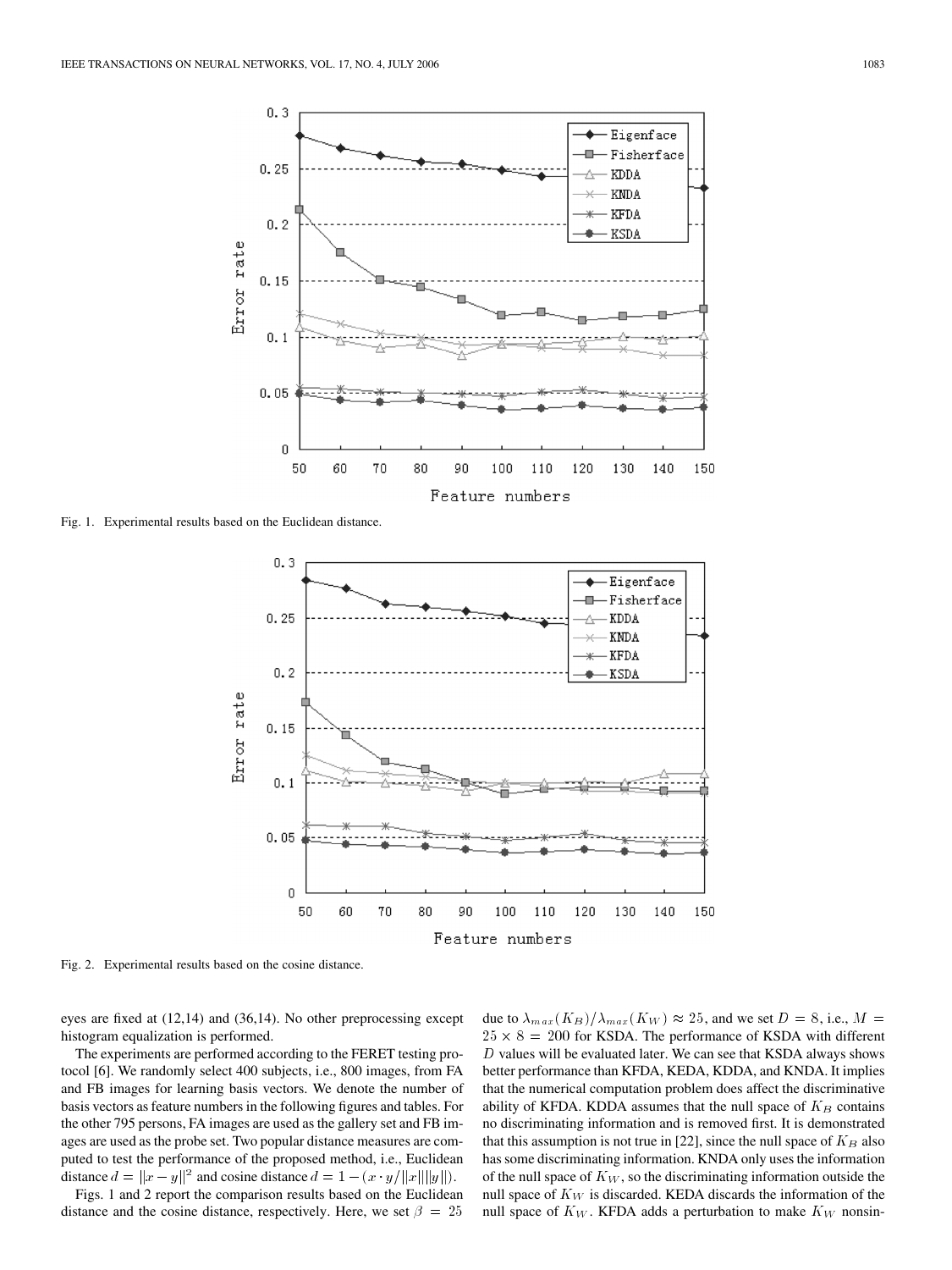<span id="page-3-0"></span>

| Values   | _<br>ΙИ    | $\overline{\phantom{a}}$ | $\overline{\phantom{a}}$ | $\overline{\phantom{a}}$     | $\overline{\phantom{a}}$ | $\overline{\phantom{a}}$<br>_ | $\overline{\phantom{a}}$<br>$\sim$   | $\overline{\phantom{a}}$           | ാ∩<br>$\overline{\phantom{a}}$<br>- | $\overline{\phantom{a}}$<br>±v |
|----------|------------|--------------------------|--------------------------|------------------------------|--------------------------|-------------------------------|--------------------------------------|------------------------------------|-------------------------------------|--------------------------------|
| Euchdean | 30.82      | 1 0<br>$\cdot$ 0.1       | -<br>0.06                | $\alpha$<br>$\cdot$ / $\sim$ | .                        | $\overline{ }$<br>⊿ت⊿ف        | <br>$\overline{\phantom{a}}$<br>9.34 | $\overline{\phantom{a}}$<br>ے بی ر | 3.02                                | . 9C                           |
| osine    | QΔ<br>10.> | 10.3                     | 0.06                     | Λ.<br>v.v.                   | 41                       | سىن                           | - -<br>J.JA                          | - -<br>⊿د∙ر                        | 3.63                                | 1.U3                           |

TABLE I ERROR RATE  $(\%)$  OF KSDA WITH DIFFERENT  $D$ VALUES

TABLE II ERROR RATES (%) OF SIX METHODS ON THE ORL DATABASE

| Method          | $\sqrt{SDA}$ | $"FDA$ .                 | EDA.  | <b>KNDA</b>         | $\overline{V}$ DDA . | $-1$<br>Fisherface | $\sim$<br>Eigenface |
|-----------------|--------------|--------------------------|-------|---------------------|----------------------|--------------------|---------------------|
| Euclidean       | 1.v          | 2.v                      | ر . ب | <b>LA</b>           | - -<br>، ، ،         | ن. ت               | J.V                 |
| osine.          | . 23         | $\overline{\phantom{a}}$ | ں ، ب | .<br>. . <i>. .</i> | ن . ب                | ن ک                | ں انگ               |
| Feature numbers |              |                          |       |                     |                      |                    | δU                  |

TABLE III ERROR RATES (%) OF SIX METHODS ON THE YALE DATABASE

| Method          | 7SDA | <b>KFDA</b> | <b>KEDA</b> | <b>KNDA</b> | v<br>ר - DA              | $\cdots$<br>Fisherface             | Eigenface |
|-----------------|------|-------------|-------------|-------------|--------------------------|------------------------------------|-----------|
| Euclidean       | 2.42 | 4.24        | 3.64        | 6.06        | $-$                      | $\sim$<br>$\overline{\phantom{0}}$ | 20.61     |
| osine.          | 2.42 | 4.24        |             | 0.0.        | $\overline{\phantom{a}}$ | 4.84                               | $-$       |
| Feature numbers |      | 14          |             |             |                          |                                    |           |

TABLE IV ERROR RATES (%) OF KSDA WITH DIFFERENT  $\boldsymbol{D}$  Values on the ORL DATABASE

| alues/    | $\overline{\phantom{a}}$<br>$\overline{\phantom{a}}$<br>2 V 2 | _<br>__ | _<br>-                   | _<br>$\overline{\phantom{a}}$ | _<br>-   | __            | $\overline{\phantom{a}}$<br>_<br>ΤC | _<br>$\overline{\phantom{a}}$<br>-- | ഹ            | $\overline{\phantom{a}}$<br>$\overline{\phantom{a}}$<br>ΞU |
|-----------|---------------------------------------------------------------|---------|--------------------------|-------------------------------|----------|---------------|-------------------------------------|-------------------------------------|--------------|------------------------------------------------------------|
| Euclidean | .                                                             | .       | $\overline{\phantom{a}}$ | .                             | $\cdots$ | $\mathbf{.0}$ | 1.U                                 | 10 U                                | ~<br>ن سے مق | $\cdots$                                                   |
| osine     | .                                                             | ن ڪي ڪ  | . . <u>.</u>             | - -                           | . .<br>. | ---           | $\overline{\phantom{a}}$<br>ن مد    | . .                                 | $\cdots$     | .                                                          |

TABLE V ERROR RATES (%) OF KSDA WITH DIFFERENT  $D$  VALUES ON THE YALE DATABASE

| Values<br>∸                 | $\overline{\phantom{a}}$<br>-    | _<br>_                             | _<br>--<br>- | $-$<br>$\overline{\phantom{a}}$ | _<br>_ | _<br>$-$<br>- | _<br>ΞU<br>- | -<br>_<br>$\hspace{0.05cm}$<br>- | റ്<br>_<br>$-1$         | _<br>4U<br>$\overline{\phantom{a}}$ |
|-----------------------------|----------------------------------|------------------------------------|--------------|---------------------------------|--------|---------------|--------------|----------------------------------|-------------------------|-------------------------------------|
| $\blacksquare$<br>Euclidean | $\sim$ $\sim$<br>$\sim$<br>,,,,, | $\sim$ $\sim$<br>$\sim$<br>ر ر.ر ر | D.4D         | $\sim$<br>9.US                  | 4.44   |               | .            | 3.V3.                            | $3.6^\rho$              | 3.64                                |
| osine.                      | 10.30                            | 10.5<br>30                         | D.4D         | 4<br><b>_.</b><br>- 14          | 4.74   | ---           | 4.74         | 3.VJ                             | h.<br>$\cup \cdot \cup$ | ∙.∠4<br>                            |

gular. Because KSDA does not need to compute any matrix inverse for generating discriminating features, it successfully avoids the numerical computation problem. The performance of Fisherface with the cosine distance is better than the Euclidean distance, since the cosine distance is in a sense a nonlinear distance measure. This also implies that the nonlinear variations exist in real face images. Compared with the other six methods, Eigenface is an unsupervised and linear method, and PCA is only optimal for reconstruction, so it is understandable for Eigenface to give the worst performance.

As for KSDA, the balance factor  $M$  plays an important role on its performance. We decompose M into a production of  $\beta$  and D, where  $\beta$ represents the energy variation ratio between the matrix  $K_B$  and  $K_W$ . Theoretically  $\beta$  is known for a given database. Thus, we investigate the performance of KSDA with different  $M$  values, i.e., different  $D$ values. However, it is hard to give an accurate definition of  $\beta$ . In this letter, we use the largest eigenvalues of  $K_B$  and  $K_W$  to approximate their energy variations, and get  $\beta = 25$ . The experimental results are reported in Table I. It can be seen that the performances of KSDA for  $D = 8$  to 12 ( $M = 200$  to 300) are very good. The result of maximum margin criterion [\[21\],](#page-4-0) i.e.,  $M = 1$ , is also given in Table I. We can see that the performance of KSDA is poor at  $M = 1$ , with the lowest error rate around 30%. It seems that maximum margin criterion [\[21\]](#page-4-0) is not suitable for face recognition.

### *B. On the ORL and YALE Databases*

There are 40 persons in the ORL database with ten different images for each person, including variations in pose, facial expression, and

with or without glasses, but there is little illumination variation. The YALE database contains 11 subjects, and each subject has 11 different front view images that include variations in facial expression (normal, happy, sad, sleepy, surprised, and wink), illumination (left-light, centerlight, right-light) and with or without glasses. We down-sample the image size  $45 \times 56$  to reduce computational complexity. No other preprocessing except histogram equalization is performed.

The experiments are performed with the "leave-one-out" statistical strategy, i.e., only one image is selected from the database as testing and the remaining images are used for training. We first compare KSDA with the other five methods. Table II shows their best results on the ORL database, where we set  $\beta = 4$  for KSDA because of  $\lambda_{\text{max}}(K_B)/\lambda_{\text{max}}(K_W) \approx 4$ . We set  $D = 8$  following the results on the FERET database, so we have  $M = 4 \times 8 = 32$ . Table III gives the best results on the YALE database, where we set  $\beta = 1$  since  $\lambda_{\text{max}}(K_B)/\lambda_{\text{max}}(K_W)$  approximates one, so we have  $M = 1 \times 8 = 8$  for KSDA. We can see that these results are consistent with the results on the FERET database, i.e., KSDA gives a better performance than the other six methods with both the Euclidean and cosine distances. In the case of the Euclidean distance, KSDA gives a recognition error rate of 1.0%, meaning that only four samples are incorrectly recognized among 400 samples. On the YALE database, KSDA has an error rate of 2.42%. The error rate of KDDA is very high on the YALE database, because the YALE database only has 15 classes, and KDDA discards the null space of  $K_B$ , i.e., the dimensions of  $K_B$  and  $K_W$  are first reduced to ClassNum - 1 = 14; thus too much discriminating information is lost. In addition, each database embodies different variations in our experiments. The FERET database includes illumination and facial expression variations, and the ORL database